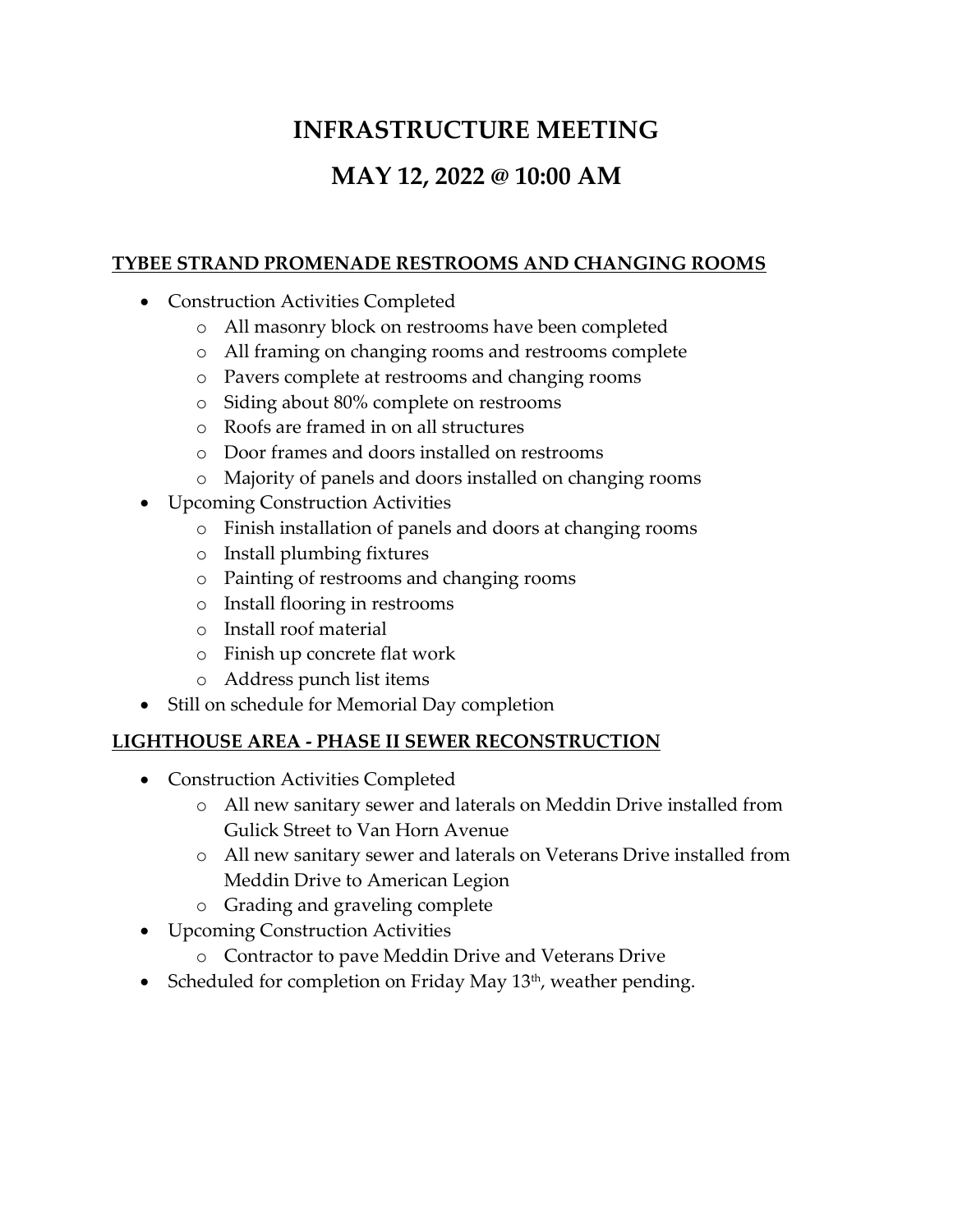## **ASPHALT PAVING PROGRAM**

- Contractor has contract, bonds, and all necessary paperwork into City.
- Schedule is as follows:
- Monday May  $16<sup>th</sup>$  Start Milling existing asphalt pavement on  $18<sup>th</sup>$  Street between Strand Avenue and Chatham Avenue
	- o Half of the roadway will be closed at a time during milling and paving operations.
	- o Street parking will not be allowed during milling and paving operations.
	- o Local traffic will be maintained during construction.
	- o Anticipated timeframe is 3 to 4 days.
- Monday May  $23^{rd}$  Start paving operations on  $17<sup>th</sup>$  Street between Strand Avenue and Butler Avenue.
	- o Access will be limited to local traffic only. Beach traffic will not be allowed to access 17th Street off Strand Avenue during construction activities.
	- o Anticipated timeframe 3 to 4 days.
- The remaining streets are as follows and schedule is still in the works depending on availability of storm sewer pipe and stone.
	- o 15th Street Butler Avenue to 2nd Avenue
	- $\circ$  13<sup>th</sup> Street Venetian Avenue to 6<sup>th</sup> Avenue
	- o 2 nd Street Miller Avenue to Jones Avenue
	- o Lovell Avenue 5<sup>th</sup> Street to 7<sup>th</sup> Street
	- o McKenzie Avenue USH 80 to Bay Street
	- o Polk Street USH 80 to Bay Street

#### **GRAVELING POLK STREET**

- $\bullet$  Bids were supposed to be open on Tuesday May 3<sup>rd</sup> and award at the May 12<sup>th</sup> Council meeting, but there were no bidders
- Working with City Attorney on next steps

#### **GAS PUMPS AT SAFETY BUILDING**

• New pumps installed and operational

#### **EV CHARGING STATIONS AT NORTH BEACH PARKING LOT**

Charging stations are up and running, free charging until the end of May.